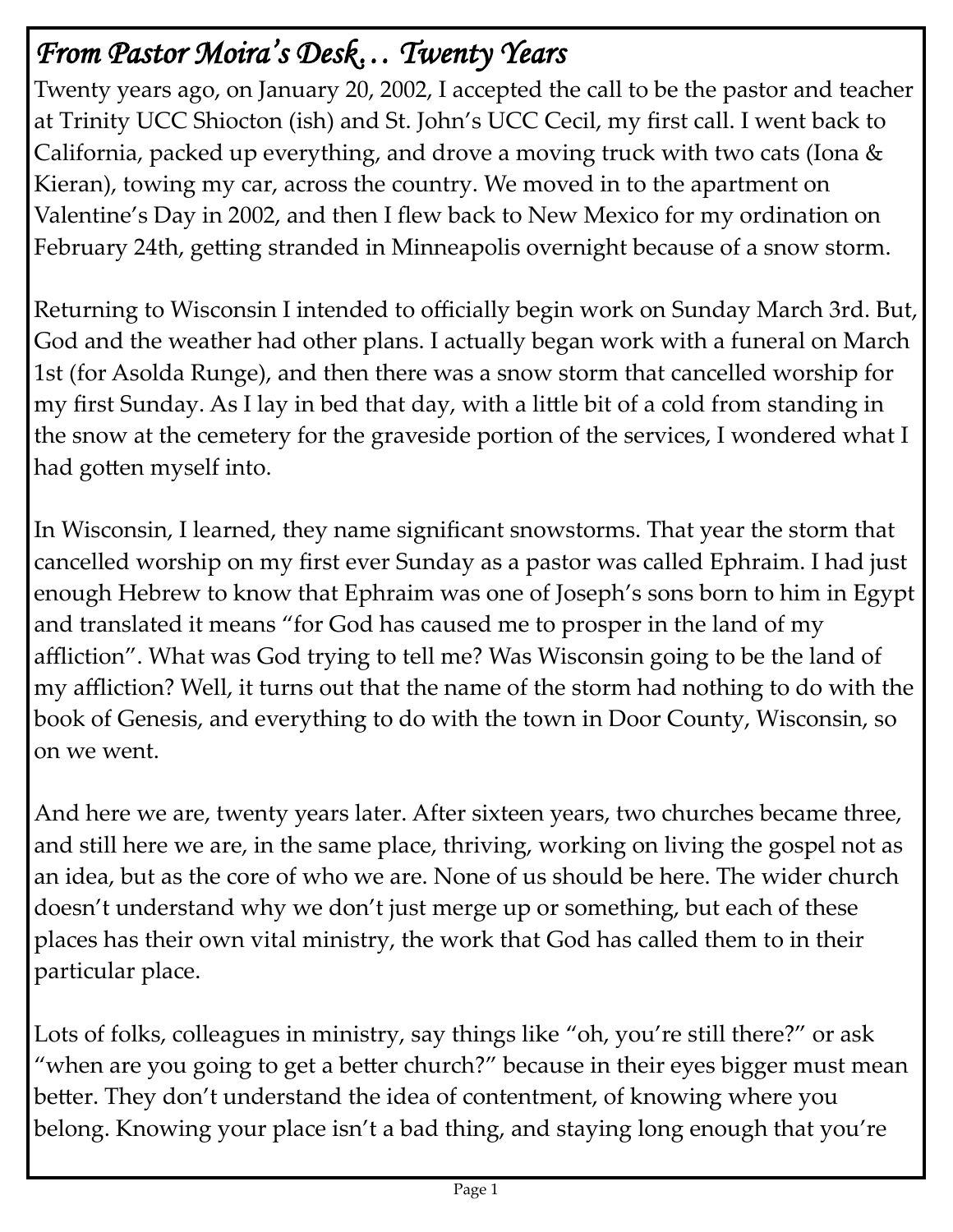watching the first baby you ever baptized grow into an amazing young man and make the dean's list at college is quite an incredible thing. Knowing the names of the people's dogs, and grandbabies who live far away, and who can't eat mushrooms, and who doesn't like chocolate (yes, those people exist), and having the trust credit that goes with having been here is a gift that cannot be underestimated.

It's rarely easy, but it's always worth it. The Peace Corps used to say "the toughest job you'll ever love", and that could well be said of parish ministry.

So how do you measure this time, these years? 20 years; 2 decades; 240 months; 1,030 weeks; 7,305 days; 175,320 hours

Of course there are other ways of measuring the time:

about 500,000 miles driven (our parish is kind of a triangle with sides measuring 20 miles, 11 miles, and 23 miles), but folks go to hospital in places from Green Bay to Appleton to Milwaukee to Rochester, MN); 76 baptisms; 52 weddings; 152 funerals; more than 1,100 sermons preached (Sundays plus special occasions)

And then there's the uncountable things that measure time, the glorious, the hard, and the mundane: hands held; babies cradled as they enter this world; foreheads gently stroked as folks leave this world; hospital waiting rooms sat in; visits in homes and workplaces and schools and coffee shops and more; prayers; parties; confirmation classes; anniversaries and renewals of vows; Bible studies; meetings; fundraisers (how many kettles of soup, potato pancakes, raffle tickets. dish washing, and more have filled these years?); phone calls (if I could count those I'd need to lie down); tears shared; laughter; clothes sorted and canned goods stacked to give away; dreams and heartache shared; frustrations and fears heard and honored; septic tanks, light bulbs, damaged trees, hail storms, furnaces, elevators, sump pumps, construction projects, demolition projects, and more.

Twenty years ago I was sure of a lot of things. I had big dreams and ideas about who the church should be, and could be. I knew where we were going and how we were going to get there. Twenty years later, I'm really only sure of two: whatever tomorrow holds, God will get there first & we will get through it all together.

*In peace and grace, Pastor Moira*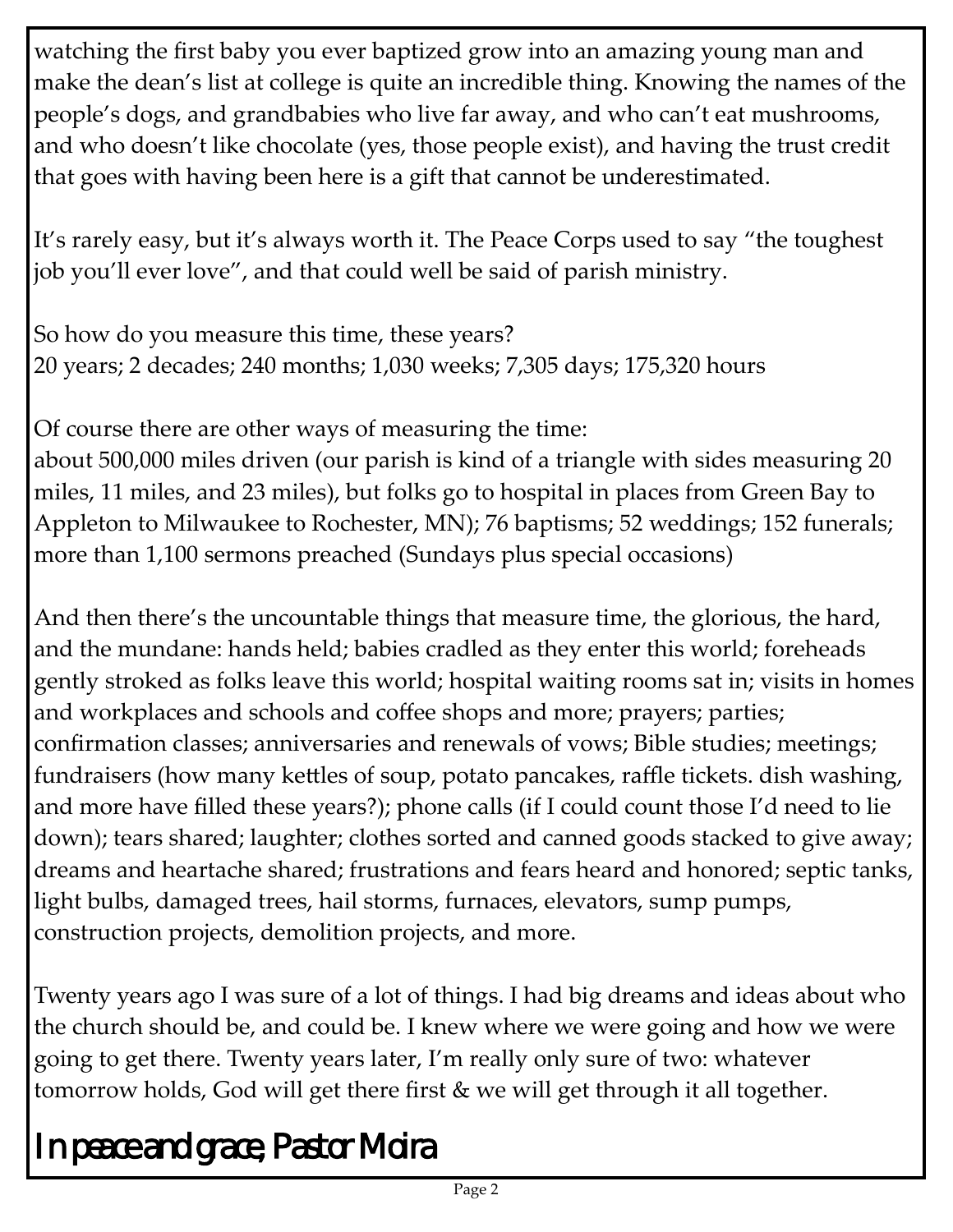## *Church Council "Preliminary" Minutes January 11, 2022*

The meeting was called to order by President Bob Menning with Pat Schomisch, Gary VanderLinden, Dallas Waterstradt, Connie Wheeler, Trevor Rohloff and Pastor Moira Finley present.

The meeting was opened with a prayer from Pastor Moira Finley.

A motion was made by Dallas Waterstradt and seconded by Gary VanderLinden to accept the minutes from last month. Motion passed.

A motion was made by Pat Schomisch and seconded by Connie Wheeler to accept the

Financial Secretary's and Treasurer's reports. Motion passed.

Pastors Report Conducted Virtual and In Person Worship Services, 1 Funeral Attended church meetings

#### Committee Reports

- Membership: We have 2 people that are looking to join our church. Pastor Moira is speaking with them.
- Christian Ed: The next meeting is Tuesday, February 1 at 6:30 pm.
- Worship / Music: The next meeting is Sunday, May 15 after service.
- House: The boiler parts came in and the maintenance was done.
- Stewardship: February, we are collecting for the Food Pantry to restock shelves.

#### Old Business:

- We have 2 members that will be on the ballot for the council.
- We researched a quote for the church insurance and have found one that Pastor Moira's other 2 churches have and is better in price (saving about \$4,000 per year) and good quality insurance. The new insurance, Hastings Mutual, will be starting March 1, 2022. Motion made by Pat Schomisch and second by Connie Wheeler, motion approved.

#### New Business:

• The Annual Meeting will be held on Sunday, January 23, 2022 after worship service.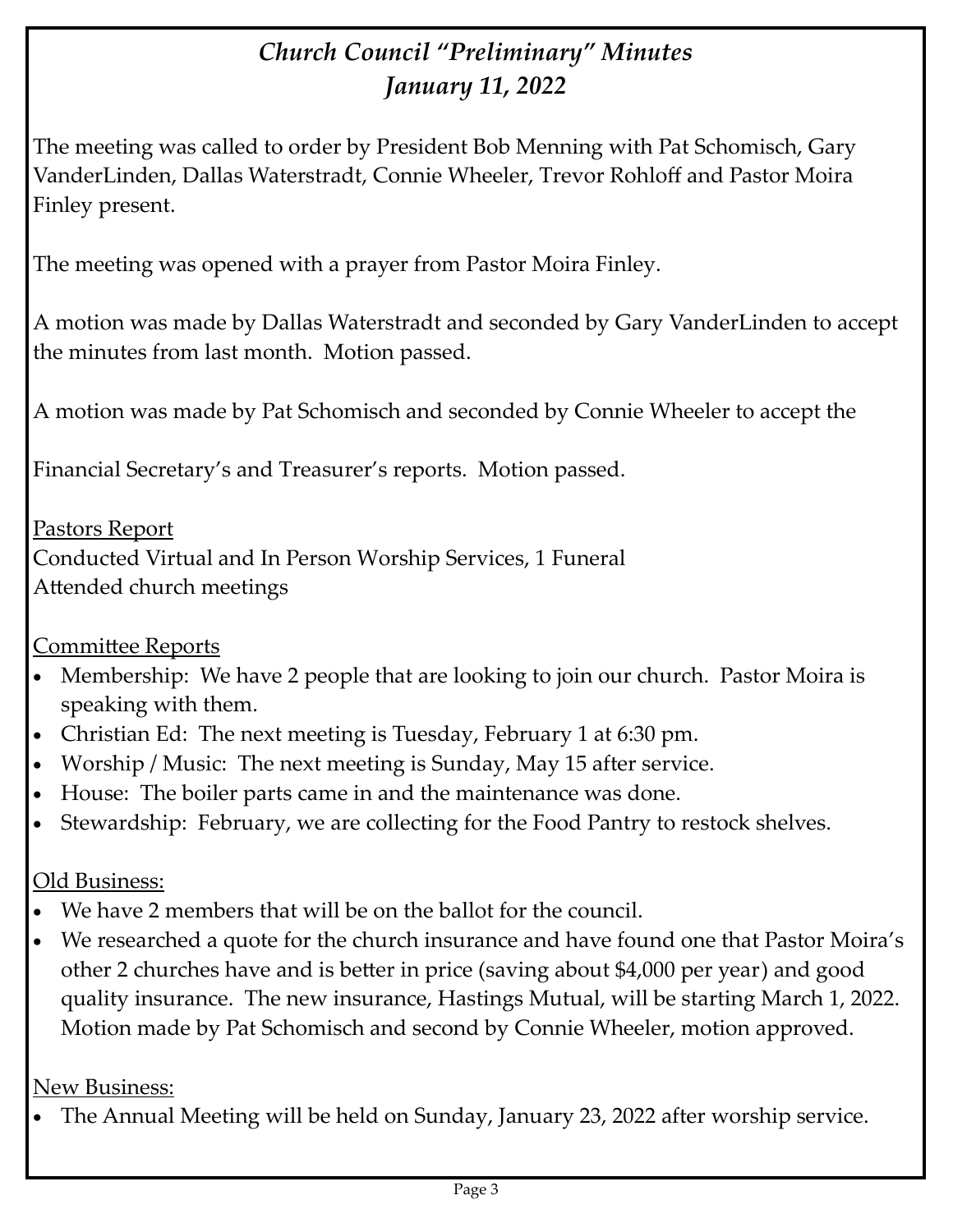- There is a tree along the fence by the utilities that we will be monitoring if it needs to be pruned or taken down. May need a professional to look at it in the spring/summer to be able to determine the outcome.
- We are looking into having a rotation or someone to help unlock and lock the church on Sunday when Keith is unable to attend due to weather.
- There will be a Special Congregational Meeting on May 22, 2022 to discuss the church by -laws, quotes on the plaster project, and a garden for vegetables. Listening/Conversation meetings will be held on May 1, May 8, and May 15 after the worship service. Please plan to attend.

Prayers and Thank You's:

- Prayers for Peace UCC Shawano as they have a new pastor.
- Prayers for Bob's dad who is unable to visit his mother at the home due to Covid.
- Many THANKS to Bob Menning and Gary VanderLinden for their years of service on the Church Council. They added an extra year of service due to the Covid pandemic. You both have brought so much knowledge to our church and have helped in so many ways. We know that you will continue to be here for our church council members as we transition into new positions. Thank you!!

A motion was made by Connie Wheeler and seconded by Dallas Waterstradt to adjourn the meeting. Motion passed.

Next Council Meeting will be Tuesday, February 8, 2022 at 6:30 pm.

The meeting ended with the Lord's Prayer.

# **Women's Guild News**

The Guild does not meet in January. Our next meeting is **Wednesday February 2nd, 2022 at 1:30pm** with Pastor Moira doing devotions & serving. Come and join us  $\sim$  all are welcome!

# **Thank you to everyone who stayed to attend our Congregational Annual Meeting on Sunday January 23rd.**

Thank you to outgoing Council members

Bob Menning & Gary Vander Linden

and to incoming Council members Lizzie Tesch & Trevor Rohloff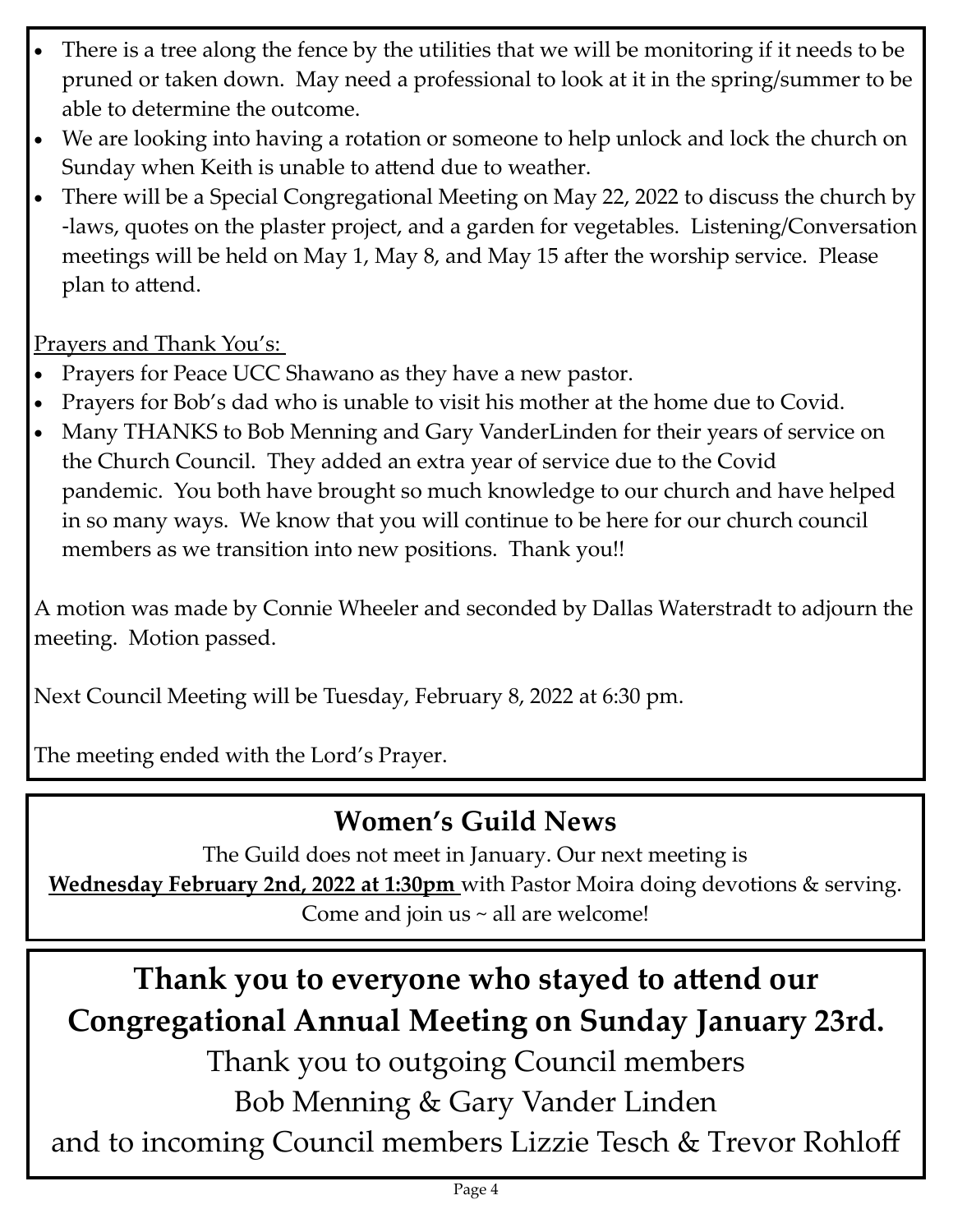# **Parish Celebrations**

*If your special day is incorrect, please let Pastor Moira know.* Sunday February 6, 2022

## **February Birthdays**

| 1st           | Leo Halvorson               |
|---------------|-----------------------------|
| 2nd           | <b>Aubrey Stevens</b>       |
| 3rd           | <b>Lindsay Seefeldt</b>     |
| 6th           | Maggie Seefeldt             |
|               | <b>Hadley Seefeldt</b>      |
| 9th<br>$\sim$ | Jim Rucci                   |
|               | <b>Bonnie Vander Linden</b> |
| 11th          | Crissy Zuleger              |
| 13th          | <b>Bradley Holz</b>         |
|               | Trevor Rohloff              |
|               | Ryan Schomisch, Jr.         |
| 14th          | Adam Holz                   |
| 15th          | <b>Steven Felton</b>        |
| 17th          | <b>Stephany Beottcher</b>   |
| 25th          | <b>Sue Biese</b>            |
| 26th          | Nate Seefeldt               |
| 27th          | <b>Steve Seefeldt</b>       |
|               | Keegan Hooyman              |
|               | Raphi Jochman               |

## **February Anniversaries**

February 7th Duane & Carol Henke

February 14th Ralph & Helen Sassman

# **Scripture Readings**

*Fifth Sunday of Epiphany* Psalm 138 Luke 5.1-11

### **Sunday February 13, 2022**

*Sixth Sunday of Epiphany* Psalm 1 Luke 6.17-26

#### **Sunday February 20, 2022**

*Seventh Sunday of Epiphany* Psalm 37.1-11 Luke 6.27-38

### **Sunday February 27, 2022**

*Transfiguration Sunday* Psalm 99 Luke 9.28-36

#### **Wednesday March 2, 2022**

*Ash Wednesday* Worship Trinity ~ 5pm Black Creek ~ 7pm Isaiah 58.1-12 Matthew 6.1-6, 16-21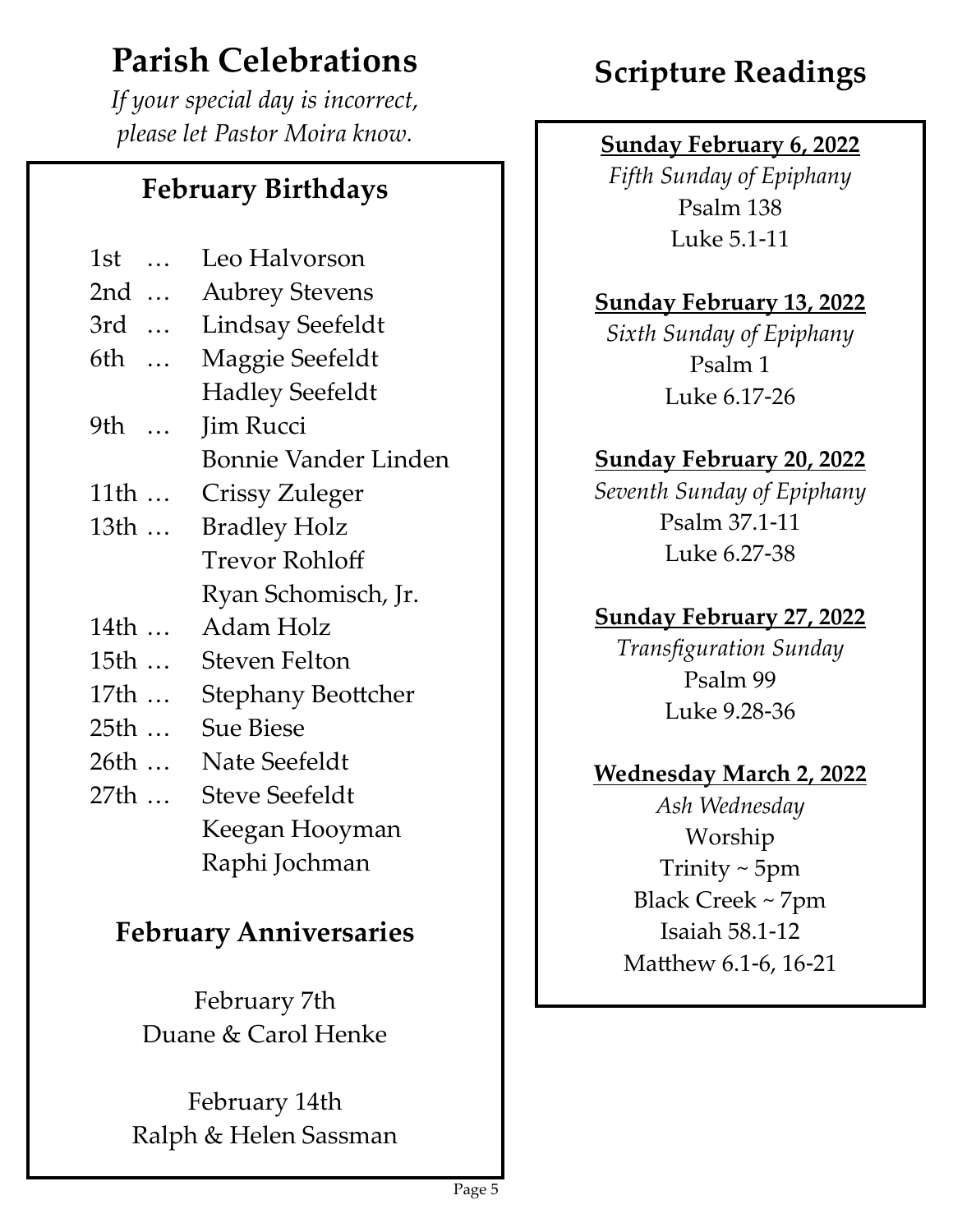## *Reader & Greeter Schedule*

If you are not able to make it on your assigned day, please let Connie Wheeler & Pastor Moira know. Greeters also help serve communion.

#### **February 6, 2022 ~ Communion**

Reader Randy Miller Greeters Steve Schomisch Pat Schomisch

#### **February 13, 2022**

Reader Jan Rohloff Greeters Jan Rohloff Trevor Rohloff

#### **February 20, 2022**

| Reader | Robin Schmidt          |
|--------|------------------------|
|        | Greeters Robin Schmidt |
|        | Carol Schmidt          |

#### **February 27, 2022**

| Reader   | Tanner St. John |
|----------|-----------------|
| Greeters | Tanner St. John |
|          | Todd St. John   |

#### **March 6, 2022 ~ Communion**

| Reader | Connie Wheeler          |
|--------|-------------------------|
|        | Greeters Connie Wheeler |
|        | Cailey Wheeler          |

**March 13, 2022** Reader Vi Brown-Luebke Greeters Gary Vander Linden Bonnie Vander Linden

#### **March 20, 2022**

Reader Sue Biese Greeters Mike Rohloff Connie Rohloff

#### **March 27, 2022**

| Reader | Roberta Lorenz          |
|--------|-------------------------|
|        | Greeters Mike Dickinson |
|        | Sally Dickinson         |

## **Covid-19 Procedures for Worship & Gatherings**

- **Face Coverings** ~ masks or face shields are HIGHLY ENCOURAGED (for everyone over age 5) regardless of vaccination status;
- **Distancing** ~ keep social distance as best as possible;
- **Offering** there are plates at the sanctuary doors;
- **Respect** ~ respect others in our community by wearing a face covering and keeping distance when talking with folks you don't live with

### **Lent Begins ~ Wednesday March 2nd**

The season of preparation for the miracle of Easter will begin with Ash Wednesday worship on Wednesday March 2nd at 5pm at Trinity & 7pm at Black Creek. There will be at home Lenten devotionals available with your March newsletter (on Sunday February 27th). We are resuming mid-week Lenten worship as well so stay tuned for more details.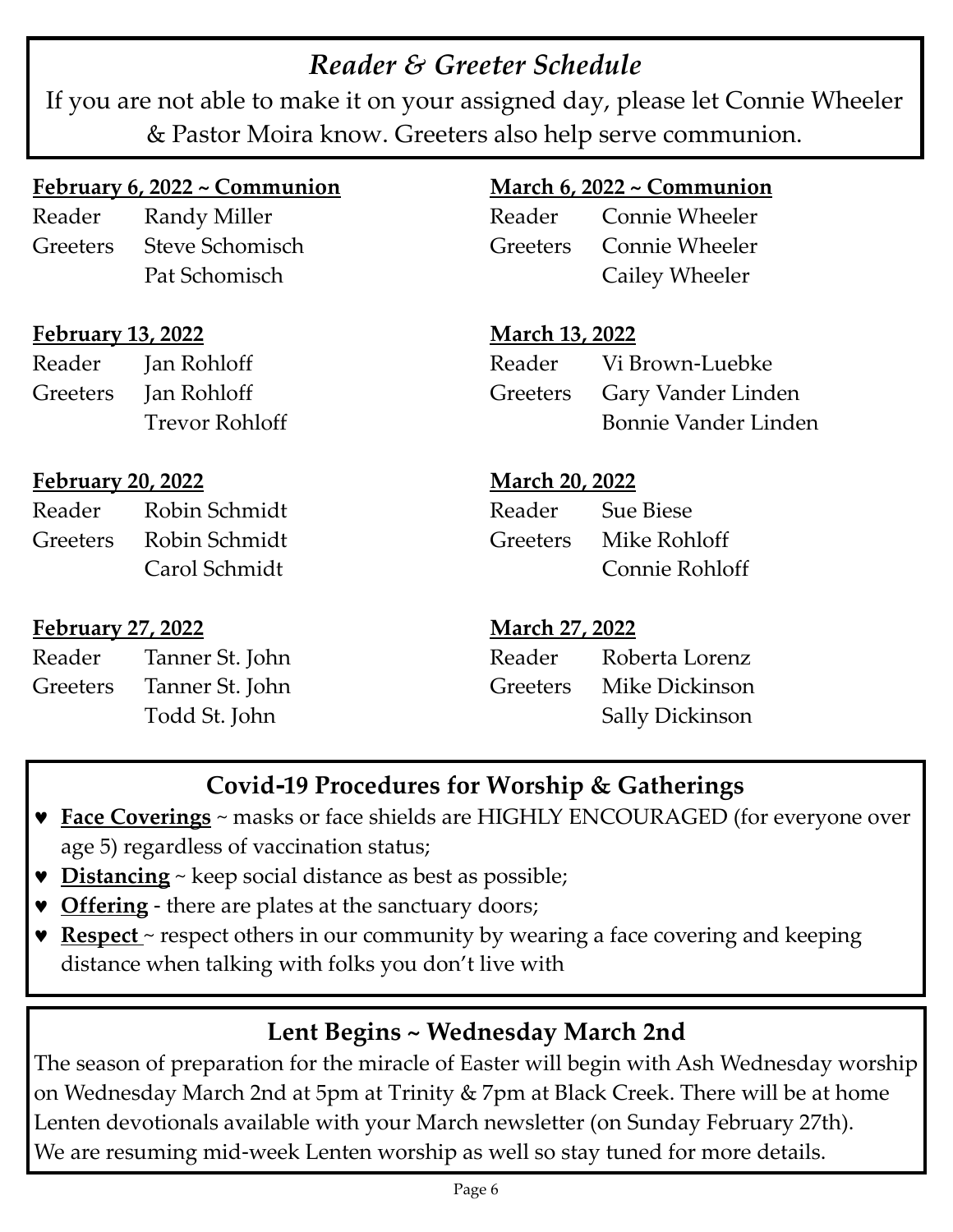| St. John's United Church of Christ Financial Secretary's Report ~ DECEMBER 2021 |           |            |                                     |            |            |                                                                         |              |
|---------------------------------------------------------------------------------|-----------|------------|-------------------------------------|------------|------------|-------------------------------------------------------------------------|--------------|
|                                                                                 | 12/5/2021 | 12/12/2021 | 12/19/2021                          | 12/26/2021 | 12/30/2021 | <b>Direct</b><br>Deposit                                                | <b>Total</b> |
| Checking<br>deposit                                                             | 3588.00   | 2848.00    | 2529.50                             | 5777.00    | 2351.00    | 300.00                                                                  | 17393.50     |
|                                                                                 |           |            |                                     |            |            |                                                                         |              |
|                                                                                 |           |            | <b>Member Giving Towards Budget</b> |            |            |                                                                         |              |
|                                                                                 | 12/5/2021 | 12/12/2021 | 12/19/2021                          | 12/26/2021 | 12/30/2021 | <b>Direct</b><br>Deposit                                                | <b>Total</b> |
| <b>General Fund</b>                                                             | 2078.00   | 2848.00    | 2499.50                             | 4267.00    | 1450.00    | 300.00                                                                  | 13442.50     |
|                                                                                 |           |            |                                     |            |            |                                                                         |              |
| <b>Total</b><br>Member<br>Contributions                                         | 2078.00   | 2848.00    | 2499.50                             | 4267.00    | 1450.00    | 300.00                                                                  | 13442.50     |
|                                                                                 |           |            |                                     |            |            |                                                                         |              |
|                                                                                 |           |            |                                     |            |            | <b>Other Income</b> (in & out funds and income for designated purposes) |              |
|                                                                                 | 12/5/2021 | 12/12/2021 | 12/19/2021                          | 12/26/2021 | 12/30/2021 | <b>Direct</b><br>Deposit                                                | <b>Total</b> |
| <b>Building Fund</b>                                                            | 10.00     |            |                                     |            |            |                                                                         | 10.00        |
| Christmas Fund                                                                  |           |            | 10.00                               |            | 200.00     |                                                                         | 210.00       |
| Endowment<br>Fund                                                               |           |            |                                     | 10.00      | 101.00     |                                                                         | 111.00       |
| <b>Stained Glass</b><br>Window Fund                                             | 1500.00   |            | 20.00                               |            |            |                                                                         | 1520.00      |
| Plaster Project                                                                 |           |            |                                     | 1500.00    | 600.00     |                                                                         | 2100.00      |
| <b>Total Other</b><br>Income                                                    | 1510.00   | 0.00       | 30.00                               | 1510.00    | 901.00     | 0.00                                                                    | 3951.00      |
|                                                                                 |           |            |                                     |            |            |                                                                         |              |
| <b>Total Checking</b><br>Deposit                                                | 3588.00   | 2848.00    | 2529.50                             | 5777.00    | 2351.00    | 300.00                                                                  | 17393.50     |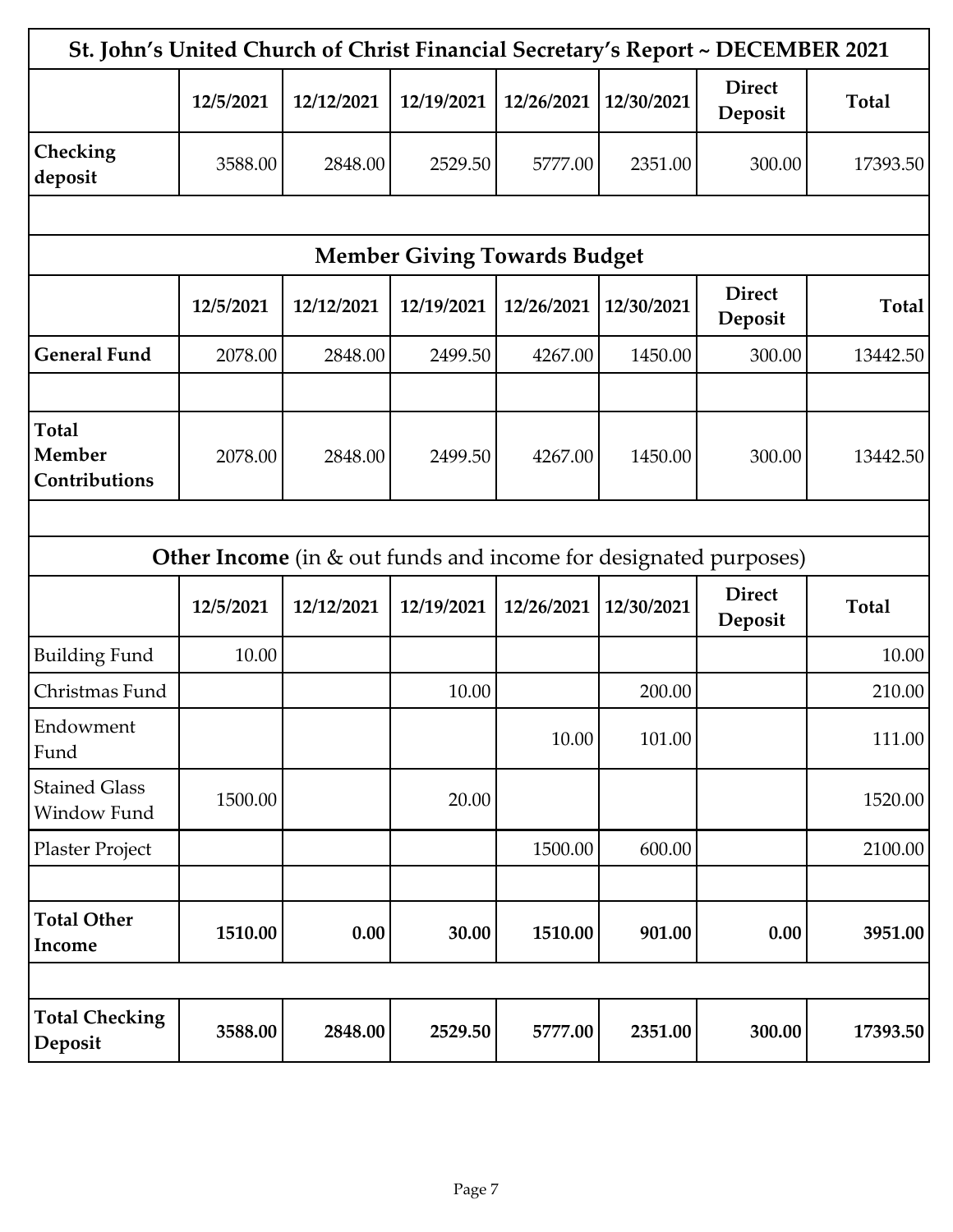| St. John's United Church of Christ Treasurer's Report ~ DECEMBER 2021 |                                                                                            |                                                         |                                                                                                                               |
|-----------------------------------------------------------------------|--------------------------------------------------------------------------------------------|---------------------------------------------------------|-------------------------------------------------------------------------------------------------------------------------------|
| <b>Building Fund</b>                                                  | <b>Beginning Balance</b><br>Deposits<br>Interest<br>Disbursements<br><b>Ending Balance</b> | \$18789.27<br>\$10.00<br>\$0.67<br>\$0.00<br>\$18799.94 | Feel free to continue sending<br>your contributions by mail if<br>you are more comfortable doing<br>so. You can mail them to: |
| <b>Memorial Fund</b>                                                  | <b>Beginning Balance</b><br>Deposits<br>Disbursements<br><b>Ending Balance</b>             | \$9685.47<br>\$0.00<br>\$0.00<br>\$9685.47              | St. John's UCC<br><b>PO Box 264</b><br><b>Black Creek, WI 54106</b>                                                           |
| Organ Fund                                                            | <b>Beginning Balance</b><br>Deposits<br>Disbursements<br><b>Ending Balance</b>             | \$4455.00<br>\$0.00<br>\$0.00<br>\$4455.00              | If you have questions, please be<br>in touch with our financial<br>secretary, Lizzie Tesch<br>or Treasurer Dallas Waterstradt |
| <b>General Fund</b>                                                   | Beginning Balance                                                                          | \$139125.56                                             |                                                                                                                               |

| <b>Memorial Fund</b>       |                          | <b>Beginning Balance</b> | \$9685.47            |                                              |
|----------------------------|--------------------------|--------------------------|----------------------|----------------------------------------------|
|                            |                          | Deposits                 | \$0.00               | St. John's UCC                               |
|                            |                          | Disbursements            | \$0.00               | <b>PO Box 264</b>                            |
|                            |                          | <b>Ending Balance</b>    | \$9685.47            | <b>Black Creek, WI 54106</b>                 |
| Organ Fund                 |                          | <b>Beginning Balance</b> | \$4455.00            |                                              |
|                            |                          | Deposits                 | \$0.00               | If you have questions, please be             |
|                            |                          | Disbursements            | \$0.00               | in touch with our financial                  |
|                            |                          | <b>Ending Balance</b>    | \$4455.00            | secretary, Lizzie Tesch                      |
| <b>General Fund</b>        |                          | Beginning Balance        | \$139125.56          | or Treasurer Dallas Waterstradt              |
|                            |                          | Deposits                 | \$13763.50           |                                              |
|                            |                          | Disbursements            | (\$132668.54)        |                                              |
|                            |                          | <b>Ending Balance</b>    | \$20220.52           |                                              |
|                            |                          |                          |                      |                                              |
| <b>Boiler/Furnace Fund</b> |                          | <b>Beginning Balance</b> | \$1800.00            |                                              |
|                            |                          | Deposits                 | \$0.00               |                                              |
|                            |                          | Disbursements            | \$0.00               |                                              |
|                            |                          | <b>Ending Balance</b>    | \$1800.00            |                                              |
|                            |                          |                          |                      |                                              |
| <b>Stained Glass Fund</b>  |                          | <b>Beginning Balance</b> | \$33480.00           |                                              |
|                            |                          | Deposits                 | \$1520.00            |                                              |
|                            |                          | Disbursements            | \$0.00               |                                              |
|                            |                          | <b>Ending Balance</b>    | \$35000.00           |                                              |
| <b>Plastering Fund</b>     |                          | <b>Beginning Balance</b> | \$0.00               | <b>YTD Membership Giving</b><br>\$101,047.81 |
|                            |                          | Deposits                 | \$2100.00            | <b>YTD Expenses</b><br>$(\$97,737.30)$       |
|                            |                          | <b>Disbursements</b>     | \$0.00               | Net Amount*<br>\$3,310.51                    |
|                            |                          | <b>Ending Balance</b>    | \$2100.00            |                                              |
|                            |                          |                          |                      | * excludes contributions and disburse-       |
|                            |                          |                          |                      | ments for special offerings                  |
| <b>Totals</b>              | <b>Beginning Balance</b> |                          | \$207335.30          |                                              |
|                            | Deposits                 |                          | \$17393.50           |                                              |
|                            | Interest                 |                          | \$0.67               |                                              |
|                            | Disbursements            |                          | <u>(\$132668.54)</u> |                                              |
|                            | <b>Ending Balance</b>    |                          | \$92060.93           |                                              |
|                            |                          |                          |                      |                                              |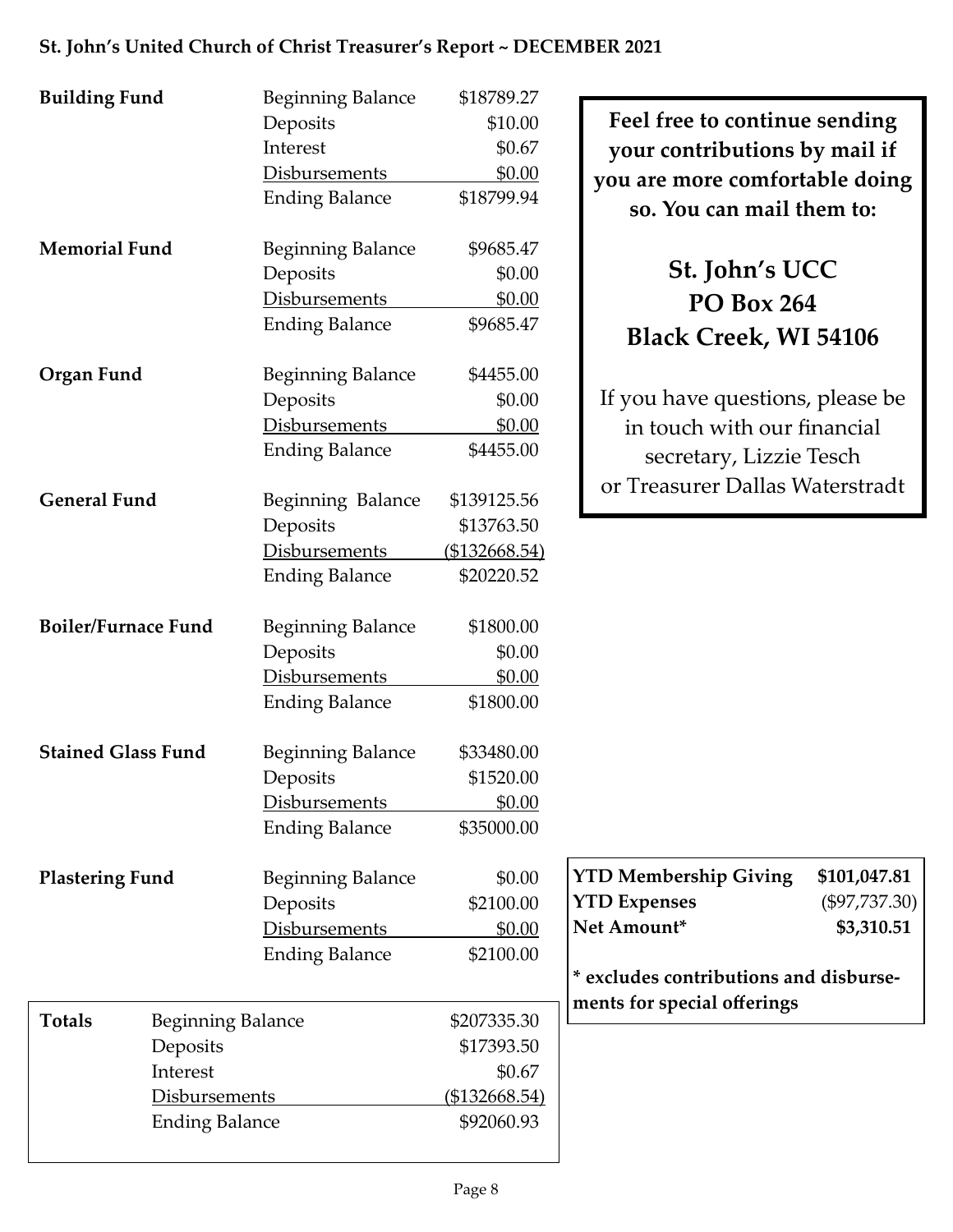# **February 2021**

**How to reach Pastor Moira: phone 715-851-3080 email pastormoira73@gmail.com** **Pastor's Office Hours**

Tuesdays, Wednesdays & Thursdays Please call/text to make sure

**Sunday Schedule: Trinity ~ 8:45am Worship**

 **Black Creek ~ 9:00am Education Hour & 10:15 am Worship Cecil ~ 7:00pm Worship**

| Sunday                                                                                                                                     | Monday                                   | Tuesday                                                                          | Wednesday                                                                                        | Thursday                       | Friday                                   | Saturday                                                                                                                                     |
|--------------------------------------------------------------------------------------------------------------------------------------------|------------------------------------------|----------------------------------------------------------------------------------|--------------------------------------------------------------------------------------------------|--------------------------------|------------------------------------------|----------------------------------------------------------------------------------------------------------------------------------------------|
| <b>Key to locations:</b><br><b>BC</b> = St. John's Black Creek<br>$T = Trinity$<br>C = St. John's Cecil<br><b>ALC</b> = Ascension Lutheran | <b>Church Navarino</b>                   | 1<br>7pm BC<br>Christian Ed                                                      | $\overline{2}$<br>1:30pm BC<br>Women's<br>Guild<br>6:30pm BC<br>Choir                            | 3                              | 4                                        | 5<br>Choir is listed, BUT<br>it may or not be happening<br>depending on the covid<br>situation.<br>Please stay in touch<br>for more details. |
| 6 Communion 7<br>T&C Scrip<br><b>Trinity Annual</b><br>Meeting<br>11:30am BC<br>Confirmation                                               |                                          | 8<br>9am ALC<br>Pantry Board<br>2pm T New<br>Hope Circle<br>6:30pm BC<br>Council | 9<br>6:30рт ВС<br>Choir                                                                          | 10<br>5:30pm T<br>Council      | 11                                       | 12                                                                                                                                           |
| 13<br><b>BC Hall</b><br>reserved<br>C Consistory<br>after worship                                                                          | 14<br><b>Happy</b><br>Valentine's<br>Day | 15                                                                               | 16<br>5-7pm ALC<br>Pantry<br>6:30рт ВС<br>Choir                                                  | 17<br>9am C Closet<br>work day | 18                                       | 19<br>9-11am ALC<br>Pantry                                                                                                                   |
| 20<br>11:30am BC<br>Confirmation                                                                                                           | 21<br>President's<br>Day                 | 22<br>Noon-3pm C<br>Closet<br>distribution                                       | 23<br>6:30рт ВС<br>Choir                                                                         | 24                             | 25                                       | 26                                                                                                                                           |
| 27                                                                                                                                         | 28                                       | March 1                                                                          | March 2<br>1:30pm BC<br>Guild<br>Ash<br>Wednesday<br>Trinity<br>5pm<br><b>Black Creek</b><br>7pm | March 3                        | March 4<br><b>World Day</b><br>of Prayer | March 5<br>Tomorrow<br>Communion<br>T & C SCRIP<br>First Sunday<br>of Lent<br>Confirmation                                                   |